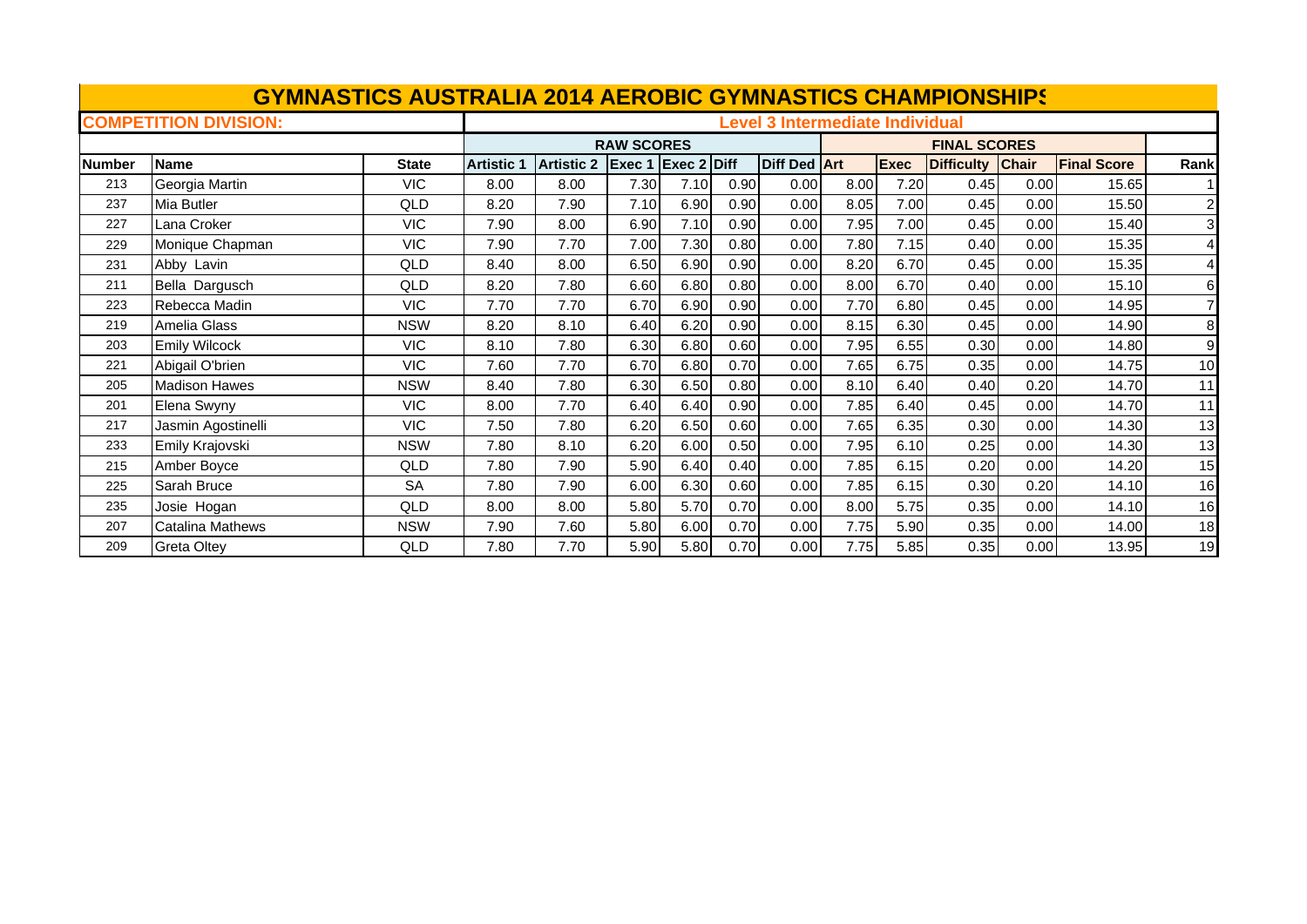| <b>GYMNASTICS AUSTRALIA 2014 AEROBIC GYMNASTICS CHAMPIONSHIPS</b> |                              |              |                                  |                   |        |               |      |              |      |                     |                   |              |                    |                |  |
|-------------------------------------------------------------------|------------------------------|--------------|----------------------------------|-------------------|--------|---------------|------|--------------|------|---------------------|-------------------|--------------|--------------------|----------------|--|
|                                                                   | <b>COMPETITION DIVISION:</b> |              | <b>Level 4 Junior Individual</b> |                   |        |               |      |              |      |                     |                   |              |                    |                |  |
|                                                                   |                              |              | <b>RAW SCORES</b>                |                   |        |               |      |              |      | <b>FINAL SCORES</b> |                   |              |                    |                |  |
| <b>Number</b>                                                     | <b>Name</b>                  | <b>State</b> | <b>Artistic</b>                  | <b>Artistic 2</b> | Exec 1 | $Exec 2$ Diff |      | Diff Ded Art |      | <b>Exec</b>         | <b>Difficulty</b> | <b>Chair</b> | <b>Final Score</b> | Rank           |  |
| 232                                                               | Annabelle Mitchell           | <b>QLD</b>   | 8.60                             | 8.20              | 8.00   | 7.60          | 1.80 | 0.00         | 8.40 | 7.80                | 0.90              | 0.00         | 17.10              |                |  |
| 220                                                               | Christie Wang                | <b>NSW</b>   | 8.30                             | 7.80              | 7.80   | 8.30          | 1.80 | 0.00         | 8.05 | 8.05                | 0.90              | 0.00         | 17.00              | $\mathbf{z}$   |  |
| 234                                                               | Amy Waters                   | <b>NSW</b>   | 8.50                             | 8.10              | 7.70   | 7.90          | 1.80 | 0.00         | 8.30 | 7.80                | 0.90              | 0.00         | 17.00              | $\mathbf{z}$   |  |
| 212                                                               | Danni-Elle Carnovale         | <b>NSW</b>   | 8.20                             | 7.80              | 7.60   | 8.00          | 1.80 | 0.00         | 8.00 | 7.80                | 0.90              | 0.00         | 16.70              | $\overline{4}$ |  |
| 226                                                               | Alex Young                   | QLD          | 7.90                             | 8.00              | 7.90   | 7.50          | 1.50 | 0.00         | 7.95 | 7.70                | 0.75              | 0.00         | 16.40              | 5 <sub>l</sub> |  |
| 236                                                               | Ruby Richardson              | <b>VIC</b>   | 7.90                             | 7.80              | 7.50   | 7.00          | 1.60 | 0.00         | 7.85 | 7.25                | 0.80              | 0.00         | 15.90              | 6              |  |
| 204                                                               | Abigail Clark                | <b>VIC</b>   | 7.50                             | 7.40              | 7.50   | 7.60          | 1.60 | 0.00         | 7.45 | 7.55                | 0.80              | 0.00         | 15.80              |                |  |
| 202                                                               | Sarah Park                   | QLD          | 7.90                             | 7.50              | 7.40   | 6.90          | 1.80 | 0.00         | 7.70 | 7.15                | 0.90              | 0.00         | 15.75              | 8              |  |
| 216                                                               | Lucy Bowen                   | QLD          | 8.20                             | 7.90              | 6.80   | 6.90          | 1.70 | 0.00         | 8.05 | 6.85                | 0.85              | 0.00         | 15.75              | 8              |  |
| 238                                                               | Ava Cole                     | <b>VIC</b>   | 7.80                             | 7.50              | 7.60   | 7.50          | 1.10 | 0.00         | 7.65 | 7.55                | 0.55              | 0.00         | 15.75              | 8              |  |
| 224                                                               | <b>Chanse Mathers</b>        | VIC.         | 7.80                             | 7.50              | 7.70   | 7.40          | 1.50 | 0.00         | 7.65 | 7.55                | 0.75              | 0.30         | 15.65              | 11             |  |
| 214                                                               | Lily Turton                  | <b>QLD</b>   | 7.70                             | 7.70              | 7.10   | 6.70          | 1.70 | 0.00         | 7.70 | 6.90                | 0.85              | 0.00         | 15.45              | 12             |  |
| 208                                                               | Nadia Wang                   | <b>NSW</b>   | 7.80                             | 7.30              | 7.10   | 6.90          | 1.70 | 0.00         | 7.55 | 7.00                | 0.85              | 0.00         | 15.40              | 13             |  |
| 206                                                               | Georgia Hill                 | <b>VIC</b>   | 7.40                             | 7.10              | 7.20   | 7.10          | 1.50 | 0.00         | 7.25 | 7.15                | 0.75              | 0.00         | 15.15              | 14             |  |
| 230                                                               | Sophie Antoine-Prosper       | <b>WA</b>    | 7.80                             | 7.50              | 7.30   | 6.70          | 1.40 | 0.00         | 7.65 | 7.00                | 0.70              | 0.20         | 15.15              | 14             |  |
| 222                                                               | Jessica Casey                | <b>VIC</b>   | 7.30                             | 7.50              | 7.20   | 7.00          | 1.10 | 0.00         | 7.40 | 7.10                | 0.55              | 0.00         | 15.05              | 16             |  |
| 210                                                               | Minke Terblanche             | <b>WA</b>    | 7.50                             | 7.10              | 6.50   | 7.00          | 1.50 | 0.00         | 7.30 | 6.75                | 0.75              | 0.00         | 14.80              | 17             |  |
| 228                                                               | Shakira Heerah               | <b>VIC</b>   | 7.20                             | 7.30              | 7.00   | 6.70          | 1.40 | 0.00         | 7.25 | 6.85                | 0.70              | 0.20         | 14.60              | 18             |  |
| 218                                                               | <b>Isabella McDonald</b>     | <b>NSW</b>   | 7.30                             | 7.60              | 6.40   | 6.80          | 1.00 | 0.00         | 7.45 | 6.60                | 0.50              | 0.00         | 14.55              | 19             |  |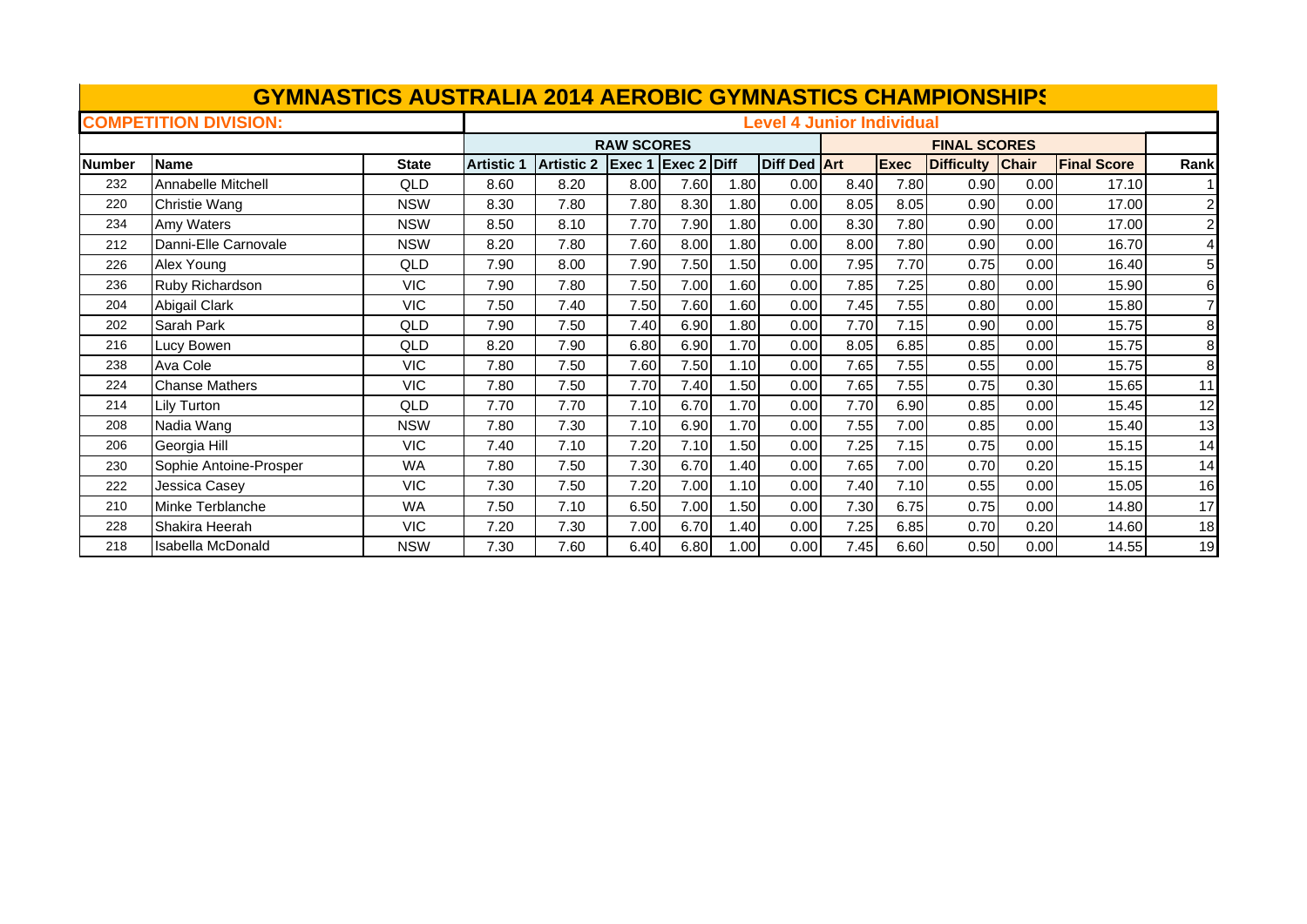|               | <b>GYMNASTICS AUSTRALIA 2014 AEROBIC GYMNASTICS CHAMPIONSHIPS</b> |              |                                              |                   |      |                                                |                   |                     |      |                     |                  |      |                   |                |  |
|---------------|-------------------------------------------------------------------|--------------|----------------------------------------------|-------------------|------|------------------------------------------------|-------------------|---------------------|------|---------------------|------------------|------|-------------------|----------------|--|
|               | <b>COMPETITION DIVISION:</b>                                      |              | <b>Level 5 Intermediate Individual FINAL</b> |                   |      |                                                |                   |                     |      |                     |                  |      |                   |                |  |
|               |                                                                   |              | <b>RAW SCORES</b>                            |                   |      |                                                |                   |                     |      | <b>FINAL SCORES</b> |                  |      |                   |                |  |
| <b>Number</b> | Name                                                              | <b>State</b> | <b>Artistic 1</b>                            | <b>Artistic 2</b> |      | $\left $ Exec 1 $\left $ Exec 2 $\right $ Diff |                   | <b>Diff Ded Art</b> |      | Exec                | Difficulty Chair |      | <b>Final Scor</b> | Rank           |  |
| 245           | <b>Charlotte Butler</b>                                           | VIC.         | 8.20                                         | 8.30              | 6.60 | 6.70                                           | 3.10              | 0.00                | 8.25 | 6.65                | 1.551            | 0.00 | 16.45             |                |  |
| 243           | Kimberley Geale                                                   | <b>QLD</b>   | 8.30                                         | 8.20              | 6.20 | 6.40                                           | 3.20              | 0.00                | 8.25 | 6.30                | .60 <sub>1</sub> | 0.00 | 16.15             | $\overline{2}$ |  |
| 253           | Jaspa Lee MacDonald                                               | QLD          | 8.10                                         | 8.20              | 6.20 | 5.90                                           | 3.30              | 0.00                | 8.15 | 6.05                | 1.65             | 0.00 | 15.85             |                |  |
| 249           | Lucinda Phillipson                                                | VIC.         | 7.70                                         | 7.80              | 6.50 | 6.40                                           | 2.80              | 0.00                | 7.75 | 6.45                | 1.40             | 0.00 | 15.60             | 41             |  |
| 247           | Indi Huggett-Kinnane                                              | <b>QLD</b>   | 8.10                                         | 8.00              | 5.60 | 5.80                                           | 3.50              | 0.00                | 8.05 | 5.70                | 1.75             | 0.00 | 15.50             | 5              |  |
| 251           | Claudia Colvin                                                    | <b>NSW</b>   | 7.90                                         | 7.60              | 5.90 | 6.00                                           | 2.90              | 0.00                | 7.75 | 5.95                | 1.45             | 0.00 | 15.15             | 6              |  |
| 241           | Rachael Morrison                                                  | <b>WA</b>    | 8.20                                         | 8.20              | 5.10 | 5.50                                           | 2.80              | 0.00                | 8.20 | 5.30                | ا 40. ا          | 0.00 | 14.90             |                |  |
| 239           | <b>Cate Kuppers</b>                                               | VIC.         | 7.40                                         | 7.90              | 6.10 | 6.40                                           | 1.90 <sub>l</sub> | 0.00                | 7.65 | 6.25                | 0.95             | 0.20 | 14.65             | 8              |  |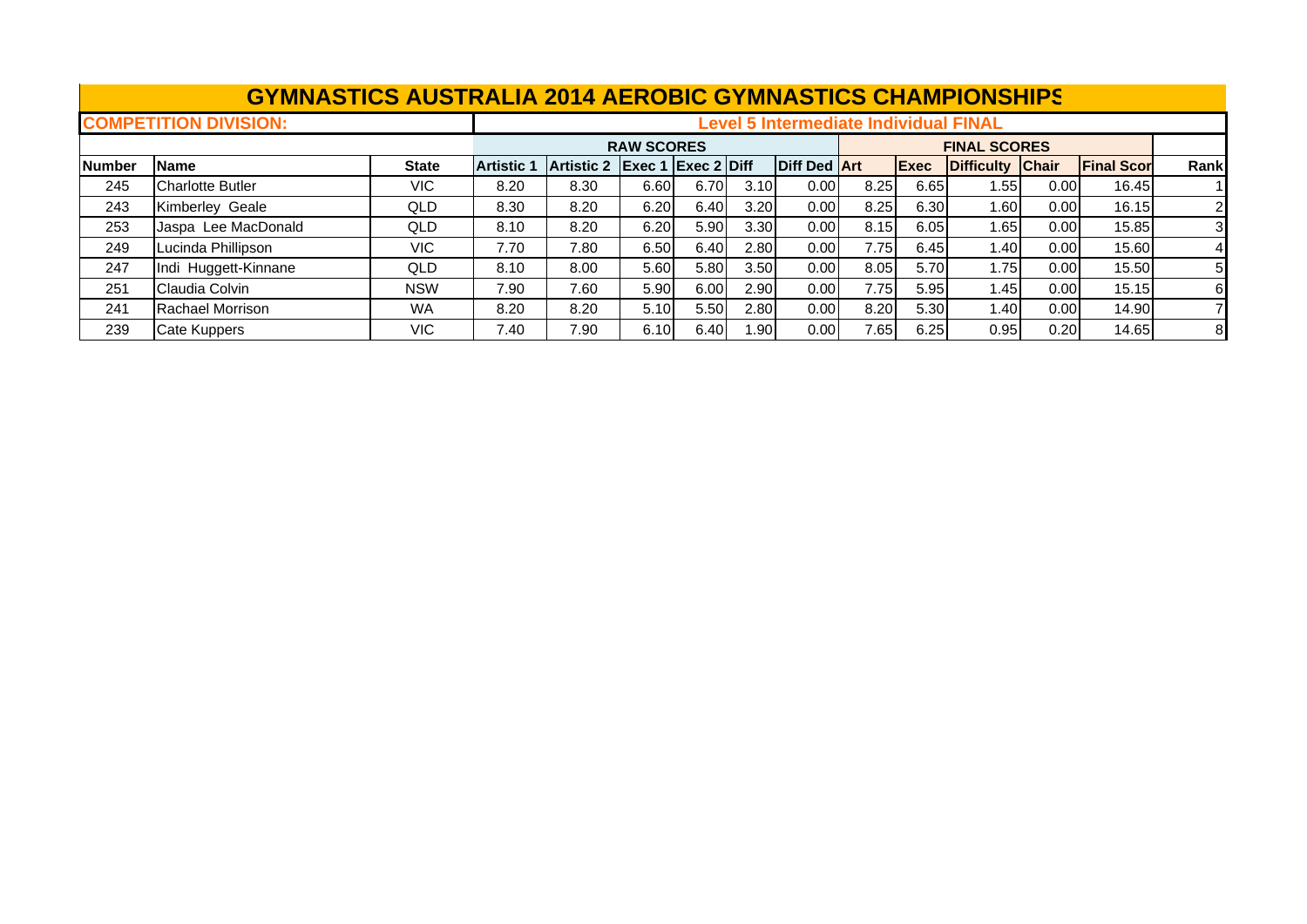|               | <b>GYMNASTICS AUSTRALIA 2014 AEROBIC GYMNASTICS CHAMPIONSHIPS</b> |              |                                              |                   |                                                    |      |       |                     |      |                     |                   |       |                    |                |  |
|---------------|-------------------------------------------------------------------|--------------|----------------------------------------------|-------------------|----------------------------------------------------|------|-------|---------------------|------|---------------------|-------------------|-------|--------------------|----------------|--|
|               | <b>COMPETITION DIVISION:</b>                                      |              | <b>Level 4 Intermediate Individual FINAL</b> |                   |                                                    |      |       |                     |      |                     |                   |       |                    |                |  |
|               |                                                                   |              | <b>RAW SCORES</b>                            |                   |                                                    |      |       |                     |      | <b>FINAL SCORES</b> |                   |       |                    |                |  |
| <b>Number</b> | <b>Name</b>                                                       | <b>State</b> | <b>Artistic 1</b>                            | <b>Artistic 2</b> | $\left \right $ Exec 1 $\left \right $ Exec 2 Diff |      |       | <b>Diff Ded Art</b> |      | Exec                | Difficulty Chair  |       | <b>Final Score</b> | Rank           |  |
| 240           | Gemma Morris                                                      | QLD          | 8.20                                         | 8.10              | 8.00                                               | 7.80 | 1.80I | 0.00                | 8.15 | 7.90                | 0.90 <sub>l</sub> | 0.001 | 16.95              |                |  |
| 252           | <b>Emma Ward</b>                                                  | VIC.         | 7.90                                         | 8.20              | 7.90                                               | 8.20 | 1.60  | 0.00                | 8.05 | 8.05                | 0.80              | 0.00  | 16.90              | 2              |  |
| 248           | Kara Vincetic                                                     | <b>NSW</b>   | 7.90                                         | 8.00              | 8.00                                               | 8.00 | 1.70I | 0.00                | 7.95 | 8.00                | 0.85              | 0.00  | 16.80              | 3              |  |
| 254           | Ghielaina Waigh                                                   | QLD          | 7.80                                         | 8.00              | 8.00                                               | 8.00 | 1.701 | 0.00                | 7.90 | 8.00                | 0.85              | 0.00  | 16.75              | $\overline{4}$ |  |
| 246           | <b>Emma Croker</b>                                                | VIC.         | 7.80                                         | 7.90              | 7.80                                               | 7.90 | 1.50  | 0.00                | 7.85 | 7.85                | 0.75              | 0.00  | 16.45              | 5              |  |
| 242           | Meg Baker                                                         | VIC.         | 8.00                                         | 7.90              | 7.70                                               | 7.40 | 1.60  | 0.00                | 7.95 | 7.55                | 0.80              | 0.00  | 16.30              | 61             |  |
| 250           | Sophie Jeffery                                                    | VIC.         | 7.60                                         | 7.80              | 7.60                                               | 7.90 | l.50l | 0.00                | 7.70 | 7.75                | 0.75              | 0.00  | 16.20              |                |  |
| 244           | Simmone Sequeira                                                  | <b>NSW</b>   | 7.70                                         | 7.80              | 7.40I                                              | 6.90 | 1.60I | 0.00                | 7.75 | 7.15                | 0.80              | 0.00  | 15.70              | 8              |  |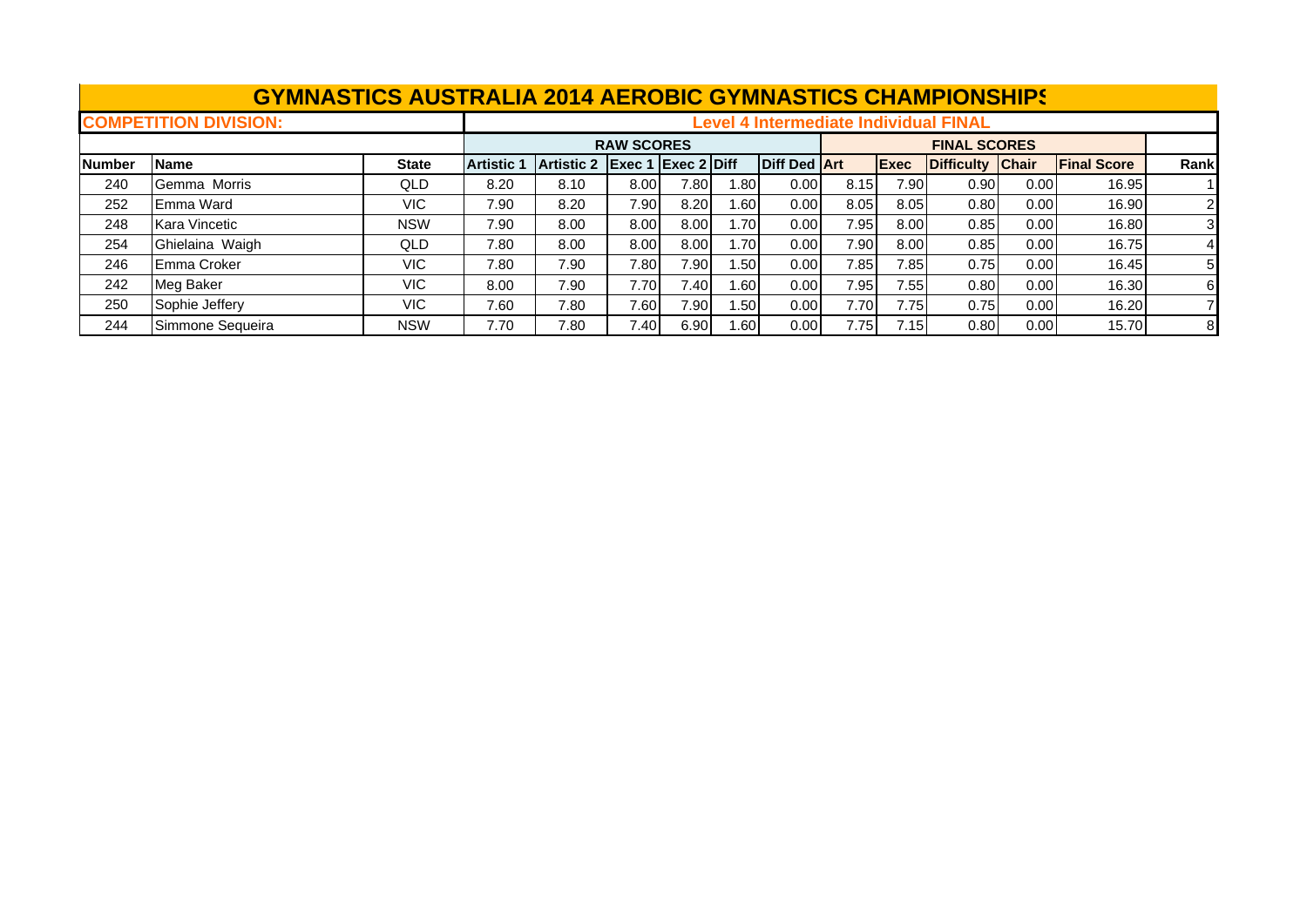|               | <b>GYMNASTICS AUSTRALIA 2014 AEROBIC GYMNASTICS CHAMPIONSHIPS</b> |              |                                        |                   |                           |      |      |                   |      |                     |                  |       |                    |                |  |
|---------------|-------------------------------------------------------------------|--------------|----------------------------------------|-------------------|---------------------------|------|------|-------------------|------|---------------------|------------------|-------|--------------------|----------------|--|
|               | <b>COMPETITION DIVISION:</b>                                      |              | <b>Level 3 Junior Individual FINAL</b> |                   |                           |      |      |                   |      |                     |                  |       |                    |                |  |
|               |                                                                   |              | <b>RAW SCORES</b>                      |                   |                           |      |      |                   |      | <b>FINAL SCORES</b> |                  |       |                    |                |  |
| <b>Number</b> | <b>Name</b>                                                       | <b>State</b> | <b>Artistic 1</b>                      | <b>Artistic 2</b> | <b>Exec 1 Exec 2 Diff</b> |      |      | Diff Ded Art      |      | Exec                | Difficulty Chair |       | <b>Final Score</b> | Rank           |  |
| 265           | Tessa Boardman                                                    | QLD          | 8.30                                   | 8.00              | 6.90                      | 6.80 | 0.80 | 0.00              | 8.15 | 6.85                | 0.40             | 0.001 | 15.40              |                |  |
| 255           | Casey Rogan                                                       | <b>NSW</b>   | 8.50                                   | 8.30              | 6.40                      | 6.50 | 0.90 | 0.00 <sub>l</sub> | 8.40 | 6.45                | 0.45             | 0.00  | 15.30              | $\overline{2}$ |  |
| 261           | Mali Van Haandel                                                  | VIC.         | 7.70                                   | 8.20              | 6.80                      | 7.10 | 0.80 | 0.00 <sub>l</sub> | 7.95 | 6.95                | 0.40             | 0.20  | 15.10              | 3              |  |
| 263           | <b>Brigid Watson</b>                                              | VIC.         | 8.10                                   | 7.80              | 6.70                      | 6.80 | 0.60 | 0.00              | 7.95 | 6.75                | 0.30             | 0.00  | 15.00              | $\overline{4}$ |  |
| 267           | <b>Emily Anderson</b>                                             | <b>NSW</b>   | 7.80                                   | 8.20              | 6.30                      | 6.50 | 0.60 | 0.00              | 8.00 | 6.40                | 0.30             | 0.00  | 14.70              | 5              |  |
| 259           | Elissa Campbell                                                   | <b>WA</b>    | 7.50                                   | 8.00              | 6.90                      | 6.60 | 0.30 | 0.00              | 7.75 | 6.75                | 0.15             | 0.00  | 14.65              | 61             |  |
| 269           | Tiana Yan                                                         | <b>NSW</b>   | 8.20                                   | 8.00              | 6.00                      | 6.20 | 0.90 | 0.00              | 8.10 | 6.10                | 0.45             | 0.00  | 14.65              | 6              |  |
| 257           | Lara Sorrenson                                                    | QLD          | 7.60                                   | 8.10              | 5.80                      | 5.70 | 0.70 | 0.00              | 7.85 | 5.75                | 0.35             | 0.00  | 13.95              | 8              |  |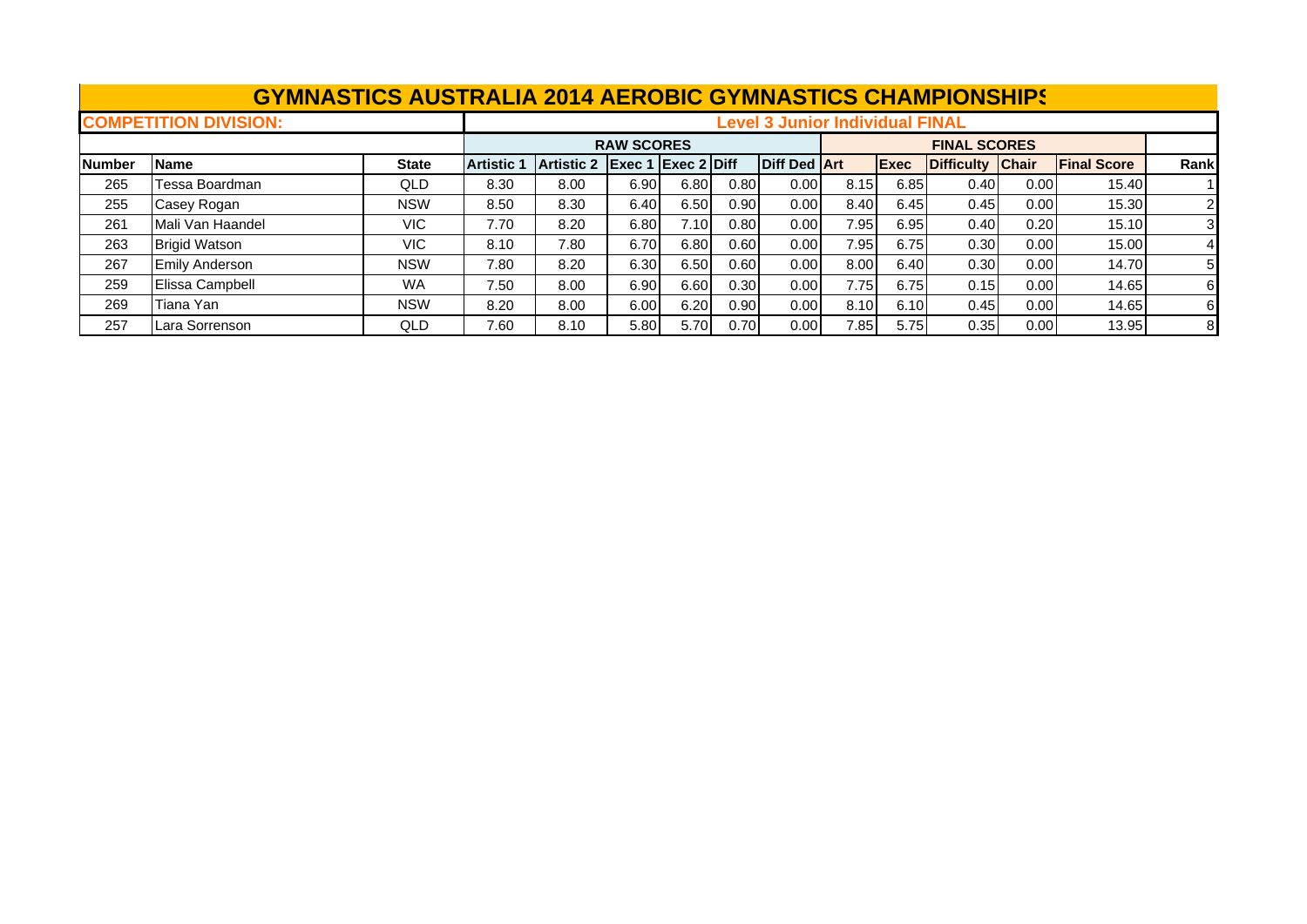|               | <b>GYMNASTICS AUSTRALIA 2014 AEROBIC GYMNASTICS CHAMPIONSHIPS</b> |              |                   |                                  |                    |                   |      |                     |                     |             |                  |       |                    |       |
|---------------|-------------------------------------------------------------------|--------------|-------------------|----------------------------------|--------------------|-------------------|------|---------------------|---------------------|-------------|------------------|-------|--------------------|-------|
|               | <b>COMPETITION DIVISION:</b>                                      |              |                   | <b>Level 5 Senior Individual</b> |                    |                   |      |                     |                     |             |                  |       |                    |       |
|               |                                                                   |              |                   |                                  | <b>RAW SCORES</b>  |                   |      |                     | <b>FINAL SCORES</b> |             |                  |       |                    |       |
| <b>Number</b> | <b>Name</b>                                                       | <b>State</b> | <b>Artistic 1</b> | <b>Artistic 2</b>                | Exec 1 Exec 2 Diff |                   |      | <b>Diff Ded Art</b> |                     | <b>Exec</b> | Difficulty Chair |       | <b>Final Score</b> | Rankl |
| 258           | Julia Veliou                                                      | VIC          | 8.30              | 8.20                             | 7.70               | 7.30              | 2.90 | 0.00                | 8.25                | 7.50        | .45              | 0.001 | 17.20              |       |
| 260           | <b>Emma Brennan</b>                                               | <b>SA</b>    | 7.80              | 8.20                             | 7.80               | 7.30 <sub>1</sub> | 2.20 | 0.00 <sub>l</sub>   | 8.00                | 7.55        | .10              | 0.001 | 16.65              |       |
| 268           | Mia Haravitsidis                                                  | VIC.         | 7.60              | 8.10                             | 7.60               | 7.10              | 2.80 | 0.00 <sub>l</sub>   | 7.85                | 7.35        | .40              | 0.001 | 16.60              | 31    |
| 262           | Amber Bartle                                                      | <b>NSW</b>   | 7.70              | 8.10                             | 7.40               | 7.00              | 2.40 | 0.00 <sub>l</sub>   | 7.90                | 7.20        | .20              | 0.00  | 16.30              |       |
| 256           | Rebekah England-hill                                              | VIC.         | 7.60              | 7.80                             | 7.30               | 6.80              | 2.50 | 0.00 <sub>l</sub>   | 7.70 <sub>1</sub>   | 7.05        | .25              | 0.20  | 15.80              | 51    |
| 266           | Zoe Underwood                                                     | <b>SA</b>    | 7.60              | 8.10                             | 7.00               | 6.50              | 2.30 | 0.00 <sub>l</sub>   | 7.85                | 6.75        | 1.15             | 0.00  | 15.75              | 61    |
| 264           | Maria Harrison                                                    | VIC          | 0.00              | 0.00                             | 0.00               | 0.00              | 0.00 | 0.00                | 0.00                | 0.00        | 0.00             | 0.00  | 0.00               |       |